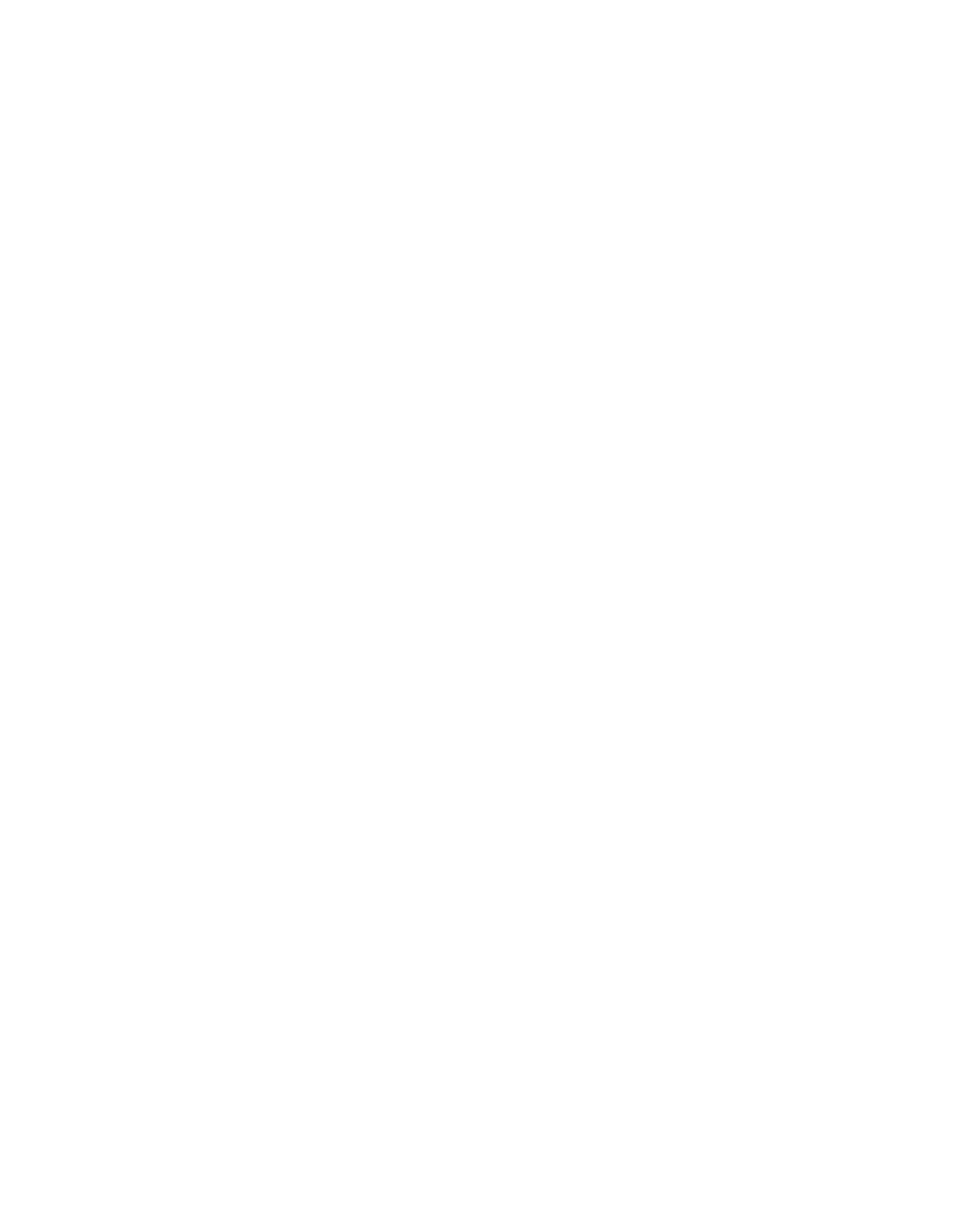#### **Umpire's notes:**

The battle of Gorodetschna was an attempt by the Austro-Saxons under the command of Scwarzenberg to turn the left flank of the retiring Russian 3rd Army of the West under the command of General Tormassov.

Tormassov, who was trying to slow the allied advance, had arrayed most of his 18<sup>th</sup> division on a ridge, behind a swampy river to protect his left flank. Facing them was the bulk of the available Austrian infantry and two massed batteries of guns totaling 38 guns.

A force mostly comprising of the Saxon VII Corps was sent across the river to the south in order to turn the Russian left. By 11 am the Saxons had been reinforced by an Austrian cavalry brigade and a Hungarian infantry brigade was forming a line on the Russian left to stretch their enemy out.

But Tormassov realizing the allied plan, protecting his lines of communication, refused his left flank by bending back half of  $18<sup>th</sup>$  division's line and then extending it towards the village of Zavnice by binging up elements of the  $15<sup>th</sup>$  and  $9<sup>th</sup>$  divisions and most importantly the cavalry; the  $15<sup>th</sup>$ , 17th, and part of the  $24<sup>th</sup>$  cavalry brigades and the Irregular cavalry corps, which included Cossacks and Kulmucks.

In the testing of the historical scenario, replaying the early historical moves did not produce a major engagement as the Austro-Saxons were not strong enough to risk a major assault.

And so, this scenario diverges from the historical battle, in that it is based on an assumption that the Austrians could have brought more troops across the river more rapidly to seriously threaten the Russians.

The scenario begins at about 12:00 hrs. with the Saxons and Austrians already formed up on the Russians flank.

There is a game play test report of this scenario at the back of this booklet with step-by-step maps of the game.

#### **The maps:**

The maps are drawn looking from the Russian perspective; south is at the top of the map. Players are each supplied with a map showing their own commands positions and the rough positions of enemy commands.

The Austrian commands of Hesse-Homberg & Lichtenstein may be deployed anywhere along the rear of the allied line in the dashed area on the Austrian map.

#### **Victory conditions:**

For the French-allies, the minimum for victory is for the Russian lines to be broken, two of its divisions routing and an ordered pursuit needs to be in action. Breaking the Russian's line of communication through Zavnice and running southward along the road to in the top left of the map would also mean a French-allied victory. For this line of communication to be broken there needs to be two unbroken allied brigades blocking the road from Zavmice on the hill in the top left hand corner of the map at the end of the game.

A Russian victory would be to hold this position until the end of the game. Having secured the flank by the manouevre of their Light cavalry, the Russians must continue to protect their lines of communication and retreat southwards to Kobrin, through Zavnice and along the road in the top left of the map.

If the Russian positions are held, the scenario will end at 17:00 hrs, when Tormassov would have all his forces available to him.

#### **Umpire determining the end of the game:**

If the Russians are not broken, announcing that forces have been seen approaching the battlefield, at 16:36 hrs the umpire is to roll two six sided dice: the red equaling plus turns and blue the minus. With 17:00 hrs being as the starting time, therefore the die rolls of red: +5, and blue: -2 will give a net result of +3 three turns from 17:00 hrs which will be at 17:12.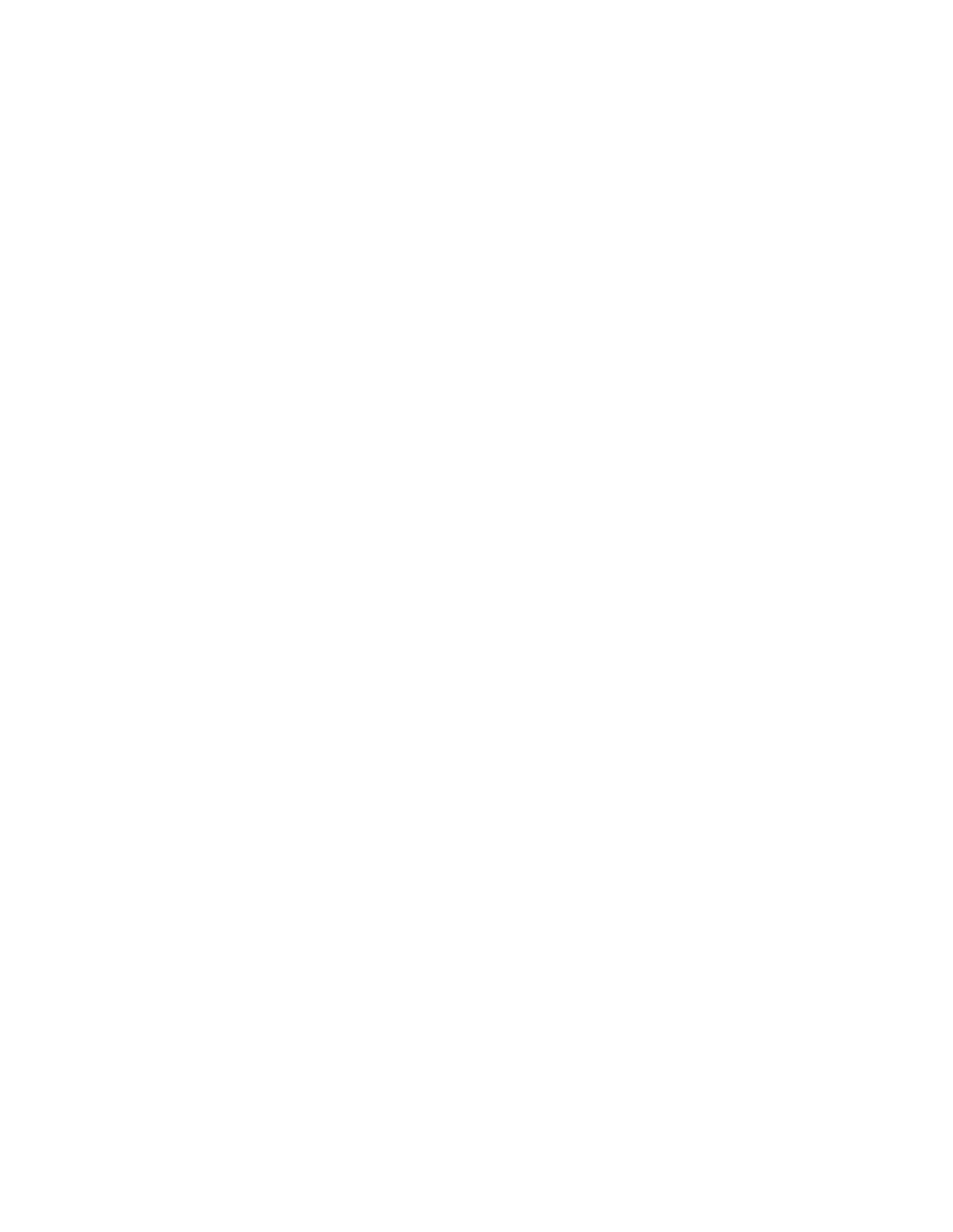#### **Austro-Saxon Players` Briefing:**

#### **Commanding General: Prince Schwarzwenburg.**

Your forces have been advancing and pursuing Tormassov`s Russians. So far you have been successful in capturing the important Russian base and magazines at Prujnay.

Tormassov, attempting to slow your advance, had arrayed most of his  $18<sup>th</sup>$  division on a ridge, behind a swampy river. You, however have found a crossing point a little further south along the river on the Russian left and upon general Reynier`s suggestion the night before the battle, rather than risk a frontal assault on the Russian positions you have agreed that an attack should be made on the Russian Rearguard's left.

After some minor clashes in the crossing of the river you have assembled most of your combined forces on the other side of the river on the Russian flank.

But your plan was soon realized by Tormassov who refused his flank by bending back half of  $18<sup>th</sup>$  division's line, and as your forces assembled to form a new line, so did Tormassov's.

Tormassov extended his new line towards the village of Zavnice by binging up elements of two divisions and most importantly his cavalry; several regiments of dragoons and an Irregular cavalry corps, which included Cossacks and Kulmucks.

#### **The map:**

The maps are drawn looking from the Russian perspective; south is at the top of the map. The hills are gentle. The river is fordable at half a turn movement deduction.

The Austrian Brigades: 1. Lilenburg, 2. Mohr, 3. Frohlich. 8. Siegenthal, 9. Trautenberg.

The Austrians in the deployment area behind the first line: two brigades; Hesse-Homberg & Lichtenstein.



The Saxon Brigades: 4. Sahr, 5. Nostitz, 6. Steindel, 7 Gablenz.

#### **Victory conditions:**

For the French-allies, the minimum for victory is for the Russian lines to be broken, two of its divisions routing and an ordered pursuit needs to be in action. Breaking the Russian's line of communication through Zavnice and running southward along the road to in the top left corner of the map would also mean a French-allied victory.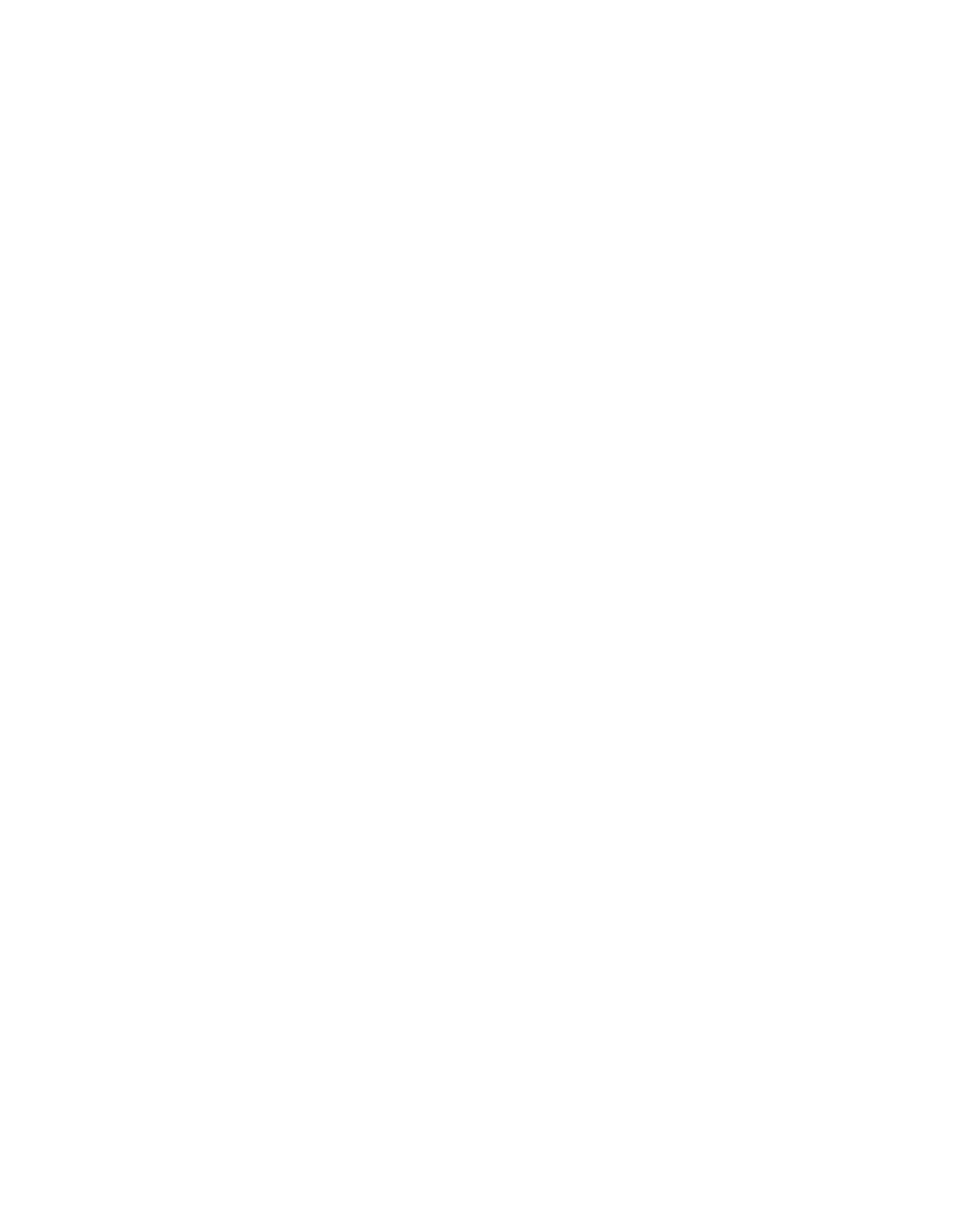#### **Russian Players` Briefing:**

#### **Russian 3rd Army of the West, Army Commander: General Lieutenant Tormassov**

Since losing an important base and magazine at Prujnay you have been trying to slow the French allies` advance.

Setting up a defensive position you had arrayed most of your  $18<sup>th</sup>$  division on a ridge, behind a swampy river which you believed to be impassable apart from the crossing you have guarded. However, Austro-Saxon forces have found a crossing point further along the river and setting up two massed batteries opposite you, they have poured their brigades across the river and have formed up on your left flank.

But at an early stage this morning, the allied plan became very apparent to you and you have already refused this flank; first by bending back half of  $18<sup>th</sup>$  division's line and then in extending the line towards the village of Zavnice by binging up elements of your  $15<sup>th</sup>$  and  $9<sup>th</sup>$ divisions and most importantly the cavalry; the  $15<sup>th</sup>$ , 17th, and part of the  $24<sup>th</sup>$  cavalry brigades and the Irregular cavalry corps, which included Cossacks and Kulmucks.

By 12:00 hrs the bulk of the available Austrian infantry and all of the Saxon infantry oppose you on what is now your main front and now there appears to be more activity as French Allied brigades are forming up in the woods beyond the Austro-Saxon lines.

#### **The map:**

The map is drawn from the Russian perspective; south is at the top of the map. The hills are gentle. The river is fordable at half a turn movement deduction.



#### **Victory conditions:**

A Russian victory would be to hold this position for 5 hours. Having secured the flank by the manouevre of their light cavalry, the Russians must continue to protect their lines of communication and retreat southwards to Kobrin, through Zavnice and along the road in the top left corner of the map.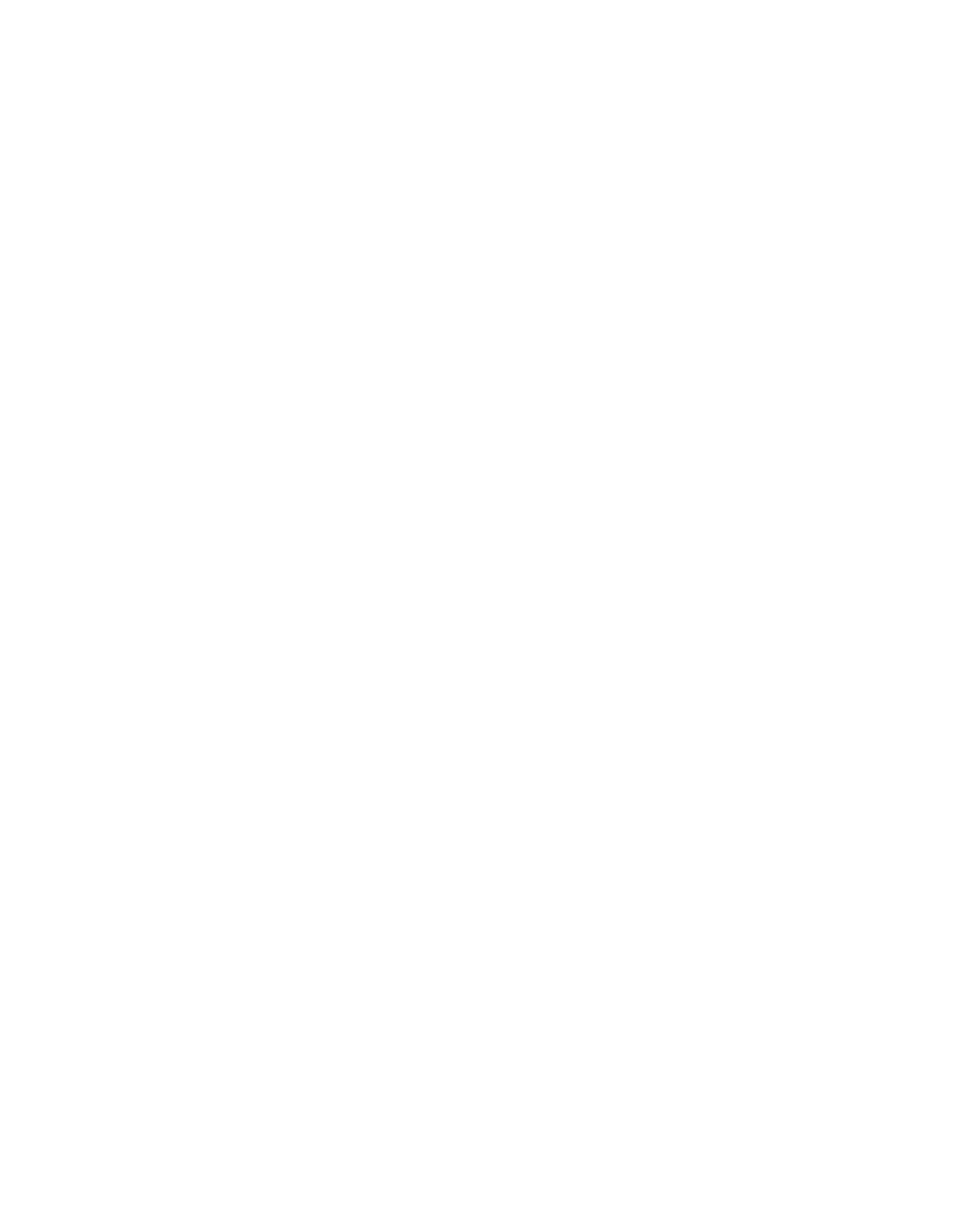#### **Austrian Corps UNIT ROSTER:**

# **Commanding General: Prince Schwarzwenburg (Average)**

Chief of Staff: Generalmajor von Stutterheim

Commander of Artillery: Generalmajor von Watchenburg

# **The French-Allied army command and control rating is "average".**

#### **Division: Fieldmarshal Lieutenant Trautenberg (Average) (across river on the right)**

| Unit | Unit                                    | Unit name & notes:                           |  |
|------|-----------------------------------------|----------------------------------------------|--|
| No:  | Class:                                  |                                              |  |
|      | В                                       | Kienmayer Hussar Regiment                    |  |
|      |                                         | Brigade: Plocher (across river on the right) |  |
| 2    |                                         | Duka Infantry Regiment                       |  |
| 3    |                                         | Duka Infantry Regiment                       |  |
|      | Artillery: (across river on the right)  |                                              |  |
|      |                                         | Foot Company 8x 6pdrs. (4 medium bases)      |  |
| 2    |                                         | Foot Company 8x 6pdrs. (4 medium bases)      |  |
| 3    | Foot Battery (8x 3pdrs) (4 light bases) |                                              |  |

#### Brigade: Zechmeister

|  | Jager Battalion #5 (C class skirmishers)                        |  |
|--|-----------------------------------------------------------------|--|
|  | 1 <sup>st</sup> /St. Georg Grenz Regiment (C class skirmishers) |  |
|  | Kienmayer Hussar Regiment (2 squadrons) (2 bases)               |  |

## **Division: Fieldmarshal Lieutenant Bianchi (Average)**

Brigade: Generalmajor Lilenberg

|    |                                                     | I <sup>st</sup> Battalion Simbschen Infantry Regiment (Hungarian) |  |
|----|-----------------------------------------------------|-------------------------------------------------------------------|--|
|    | D                                                   | 2 <sup>nd</sup> Battalion Simbschen Infantry Regiment (Hungarian) |  |
|    | D                                                   | 1 <sup>st</sup> Battalion Alvinzy Infantry Regiment (Hungarian)   |  |
| 10 | D                                                   | 2 <sup>nd</sup> Battalion Alvinzy Infantry Regiment (Hungarian)   |  |
|    | Artillery:                                          |                                                                   |  |
|    | Position Battery 4x 6pdrs & 2 How. (3 medium bases) |                                                                   |  |

Brigade: Generalmajor Hesse-Homberg (anywhere in the Austrian deployment area)

|            | D                                                   | 1 <sup>st</sup> Battalion Hiller Infantry Regiment                               |  |
|------------|-----------------------------------------------------|----------------------------------------------------------------------------------|--|
| 12         | D                                                   | 2 <sup>nd</sup> Battalion Hiller Infantry Regiment                               |  |
| 13         | D                                                   | 1 <sup>st</sup> Battalion Colloredo-Mansfeld Infantry Regiment                   |  |
| 14         | D                                                   | 2 <sup>nd</sup> Battalion Colloredo-Mansfeld Infantry Regiment                   |  |
|            |                                                     | Brigade: Furst Alois von Lichtenstein (anywhere in the Austrian deployment area) |  |
| 15         | С                                                   | Kirchbetter Grenadier Battalion                                                  |  |
| 16         | C                                                   | Brezinski Grenadier Battalion                                                    |  |
| 17         | D                                                   | 1 <sup>st</sup> Battalion Davidovich Infantry Regiment                           |  |
| 18         | D                                                   | 2 <sup>nd</sup> Battalion Davidovich Infantry Regiment                           |  |
| 19         | D                                                   | 1 <sup>st</sup> Battalion Esterhazy Infantry Regiment                            |  |
| 20         | D                                                   | 2 <sup>nd</sup> Battalion Esterhazy Infantry Regiment                            |  |
| Artillery: |                                                     |                                                                                  |  |
| 5          | Position Battery 4x 6pdrs & 2 How. (3 medium bases) |                                                                                  |  |

For general`s initiatives, brigade generals without a rating listed here take as their rating that of their immediate superior officer (that is their divisional general).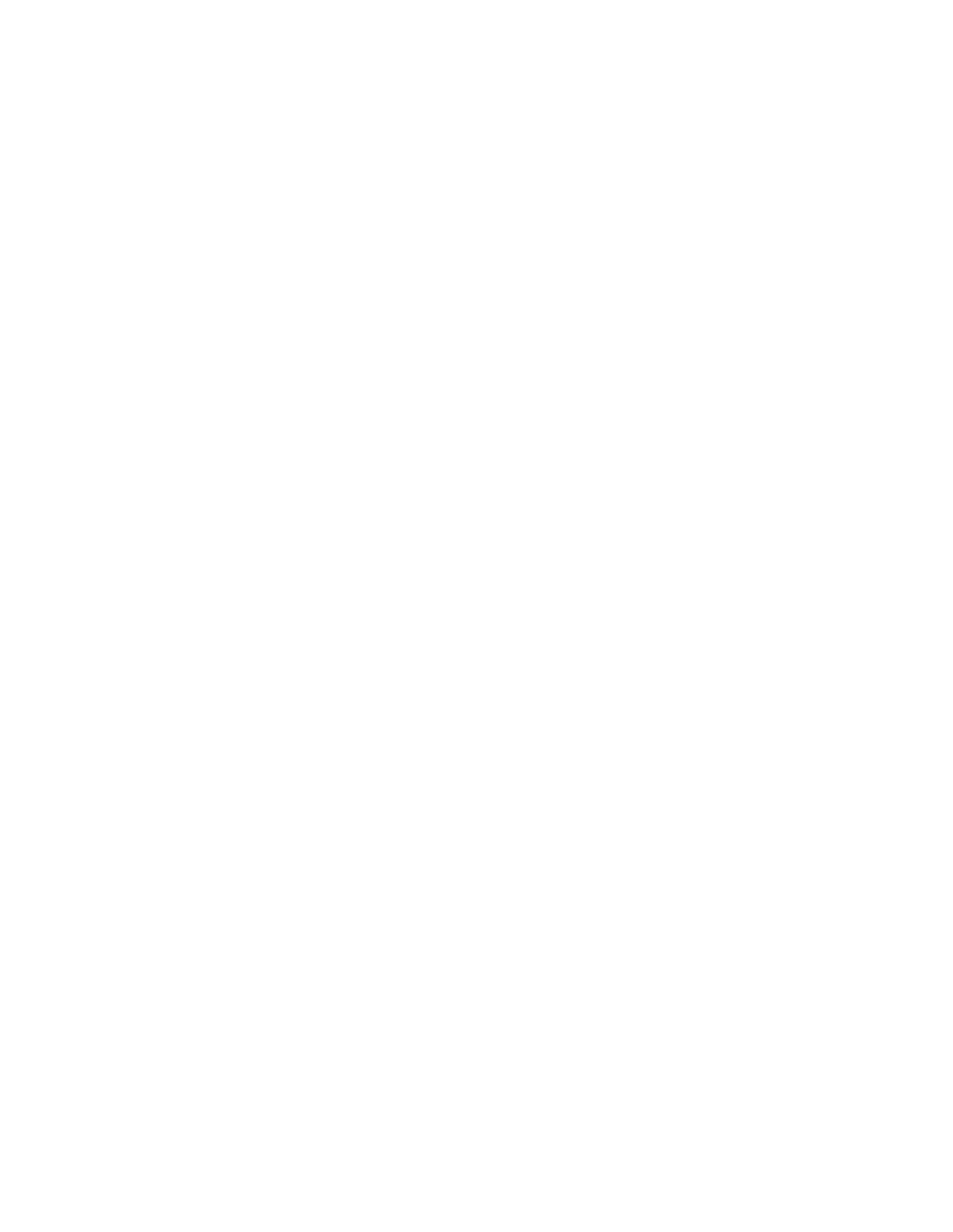# **Austrian Corps UNIT ROSTER:**

#### **Division: Fieldmarshal Lieutenant Siegenthal (Average) (across river on the left)**  Brigade: Generalmajor Mayer

|                                       | <b>Drigado:</b> Ochoralmajor mayor                |                                                            |  |
|---------------------------------------|---------------------------------------------------|------------------------------------------------------------|--|
| 21                                    | D                                                 | 1 <sup>st</sup> Battalion Czartoryski Infantry Regiment    |  |
| 22                                    | D                                                 | Ist Battalion Sottulinski Infantry Regiment                |  |
| 23                                    | D                                                 | 2 <sup>nd</sup> Battalion Sottulinski Infantry Regiment    |  |
| 24                                    | D                                                 | 1 <sup>st</sup> Battalion Prinz de Ligne Infantry Regiment |  |
| 25                                    | D                                                 | 2 <sup>nd</sup> Battalion Prinz de Ligne Infantry Regiment |  |
| Artillery: (across river on the left) |                                                   |                                                            |  |
| 6                                     |                                                   | 12 pdr Position Battery 4x 12pdr 2x How. (3 heavy bases)   |  |
|                                       |                                                   | 6 pdr Position Battery 4x 6 pdr 2x How. (3 medium bases)   |  |
| 8                                     | Cavalry battery 4x 6 pdr 2x How. (3 medium bases) |                                                            |  |

Brigade: Mohr:

| $\sqrt{26}$ |                                                   | 1 <sup>st</sup> Warasdiner Kreutzer Grenz Regiment (C class skirmishers) |
|-------------|---------------------------------------------------|--------------------------------------------------------------------------|
| 27          |                                                   | Jager Battalion #7 (C class skirmishers)                                 |
| 28          |                                                   | Hesse-Homberg Hussar Regiment                                            |
| Artillerv:  |                                                   |                                                                          |
|             | Cavalry battery 4x 6 pdr 2x How. (3 medium bases) |                                                                          |

# **Cavalry Division:, von Frolich: (Average)**

|    | Brigade: von Frohlich: |                                    |
|----|------------------------|------------------------------------|
| 29 |                        | Hohenzollern Chevauxleger Regiment |
| 30 |                        | O'Reilly Chevauxleger Regiment     |
| 31 |                        | Kaiser Hussar Regiment             |

For general's initiatives, brigade generals without a rating listed here take as their rating that of their immediate superior officer (that is their divisional general).

The Grenz Regiments are limited to 1 base of skirmishers. Jager Battalions may deploy 3 bases of skirmishers.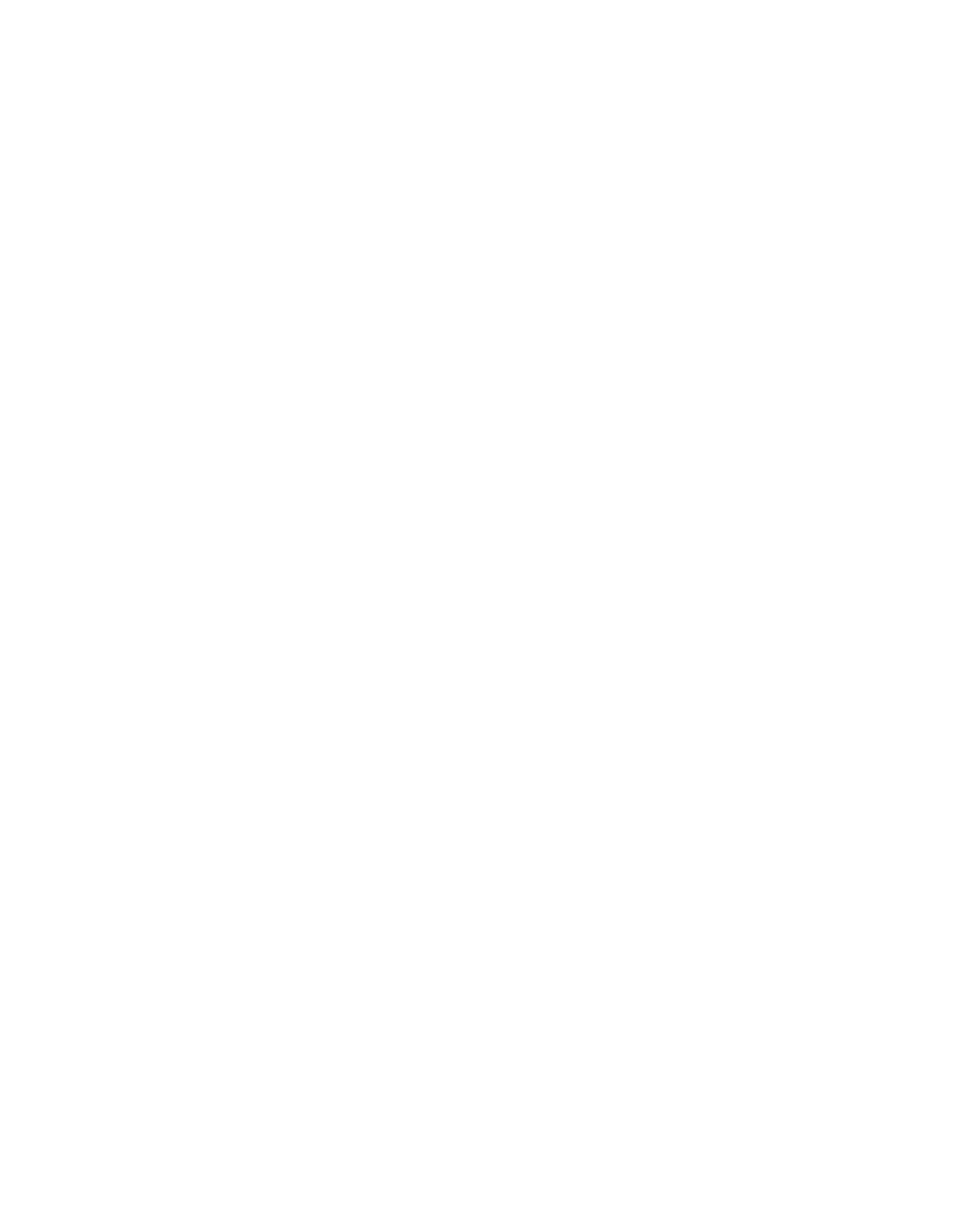#### **Saxon Corps UNIT ROSTER:**

# **VII Corps, Corps Commander: Reynier (Good)**

Chief of Staff: Gressot

Artillery Commander: Major von Hoyer.

# **2lst Division: Generallieutenant Le Coq (Average)**

## Brigade: Generalmajor von Steindel

| Unit | Unit   | Unit name & notes:                                                              |
|------|--------|---------------------------------------------------------------------------------|
| No:  | Class: |                                                                                 |
|      |        | Liebenau Grenadier Battalion                                                    |
|      | D      | 1 <sup>st</sup> Battalion Prinz Frederick Regiment (one section battalion guns) |
|      |        | 2 <sup>nd</sup> Battalion Prinz Frederick Regiment (one section battalion guns) |
|      |        | 1 <sup>st</sup> Battalion Prinz Clemens Regiment (one section battalion guns)   |
|      |        | 2 <sup>nd</sup> Battalion Prinz Clemens Regiment (one section battalion guns)   |

#### Brigade: Generalmajor von Nostitz

|                                                    | 1 <sup>st</sup> Battalion 1 <sup>st</sup> Light Infantry Regiment           |  |
|----------------------------------------------------|-----------------------------------------------------------------------------|--|
|                                                    | 2 <sup>nd</sup> Battalion 1 <sup>st</sup> Light Infantry Regiment           |  |
|                                                    | 1 <sup>st</sup> Battalion Prinz Anton Regiment (one section battalion guns) |  |
|                                                    | 2 <sup>nd</sup> Battalion Prinz Anton Regiment (one section battalion guns) |  |
| Artillerv:                                         |                                                                             |  |
| Foot Company 4x 6pdrs & 2x 8pdrs. (3 medium bases) |                                                                             |  |

#### **22nd Division: Generallieutenant von Funcke (Average)**

#### Brigade: Generalmajor von Sahr

|    | <u>PHYMOL MOHOLMHIMOL VOILOUIN</u>                 |                                                                   |  |
|----|----------------------------------------------------|-------------------------------------------------------------------|--|
| 10 |                                                    | von Spiegel Grenadier Battalion                                   |  |
|    |                                                    | <b>Anger Grenadier Battalion</b>                                  |  |
| 12 |                                                    | 1 <sup>st</sup> Battalion 2 <sup>nd</sup> Light Infantry Regiment |  |
| 13 |                                                    | 2 <sup>nd</sup> Battalion 2 <sup>nd</sup> Light Infantry Regiment |  |
|    | Artillery:                                         |                                                                   |  |
|    | Foot Company 4x 6pdrs & 2x 8pdrs. (3 medium bases) |                                                                   |  |

#### **23rd Light Cavalry Brigade: Generalmajor von Gablenz (Average)**

| -14 |            | <b>Saxon Hussar Regiment</b>                                      |  |  |
|-----|------------|-------------------------------------------------------------------|--|--|
| 16  |            | <b>Polenz Chevauleger Regiment</b>                                |  |  |
|     |            | <b>Prinz Clemens Uhlan Regiment</b>                               |  |  |
|     | Artillery: |                                                                   |  |  |
|     |            | 1 <sup>st</sup> Horse Battery (4x 6pdrs & 2 how) (3 medium bases) |  |  |
|     |            | 2 <sup>nd</sup> Horse Battery (4 6pdrs & 2 how) (3 medium bases)  |  |  |

#### Corps Artillery:

| $1st$ Foot Battery von Brause 4x 12pdrs & 2 How. (3 heavy bases)       |
|------------------------------------------------------------------------|
| 2 <sup>nd</sup> Foot Battery Sontag 4x 12pdrs & 2 How. (3 heavy bases) |

For general's initiatives, brigade generals without a rating listed here take as their rating that of their immediate superior officer (that is their divisional general).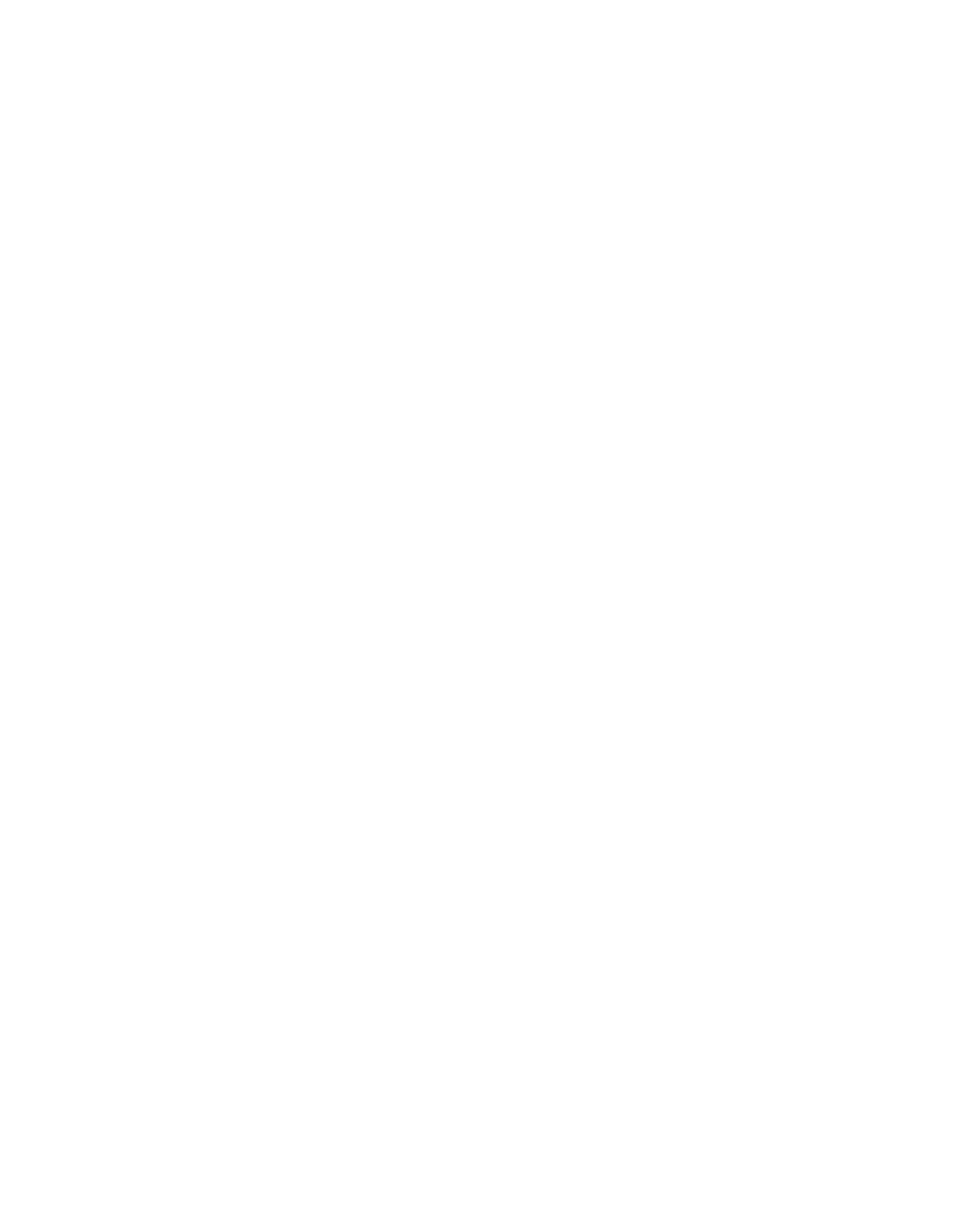## **Russian UNIT ROSTER:**

#### **Russian 3rd Army of the West, Army Commander: General Lieutenant Tormassov (Average)**

Chief of Staff - Generalmajor Inzoff. Quartermaster General - Generalmajor Renne Chief of Artillery - Generalmajor Sievers

# **The Russian army command and control rating is "poor".**

#### **Corps: General of Infantry Kamenski (Average) 18th Division: Prince Tchervatov (Average)**  Brigade: Bernardos

| <b>Drigage. Derrial dos</b> |                                                                  |                                                     |  |  |
|-----------------------------|------------------------------------------------------------------|-----------------------------------------------------|--|--|
| Unit                        | Unit                                                             | Unit name & notes:                                  |  |  |
| No:                         | Class:                                                           |                                                     |  |  |
|                             | D                                                                | 1 <sup>st</sup> Battalion Tambov Infantry Regiment  |  |  |
| $\overline{2}$              | 2 <sup>nd</sup> Battalion Tambov Infantry Regiment<br>D          |                                                     |  |  |
| 3                           | 1 <sup>st</sup> Battalion Vladamir Infantry Regiment<br>D        |                                                     |  |  |
| 4                           | 2 <sup>nd</sup> Battalion Vladamir Infantry Regiment<br>D        |                                                     |  |  |
| Brigade: Prince Khowanski:  |                                                                  |                                                     |  |  |
| 5                           | D                                                                | 1 <sup>st</sup> Battalion Dnieper Infantry Regiment |  |  |
| $\overline{6}$              | 2 <sup>nd</sup> Battalion Dnieper Infantry Regiment<br>D         |                                                     |  |  |
| 7                           | 1 <sup>st</sup> Battalion Kostroma Infantry Regiment<br>D        |                                                     |  |  |
| 8                           | 2 <sup>nd</sup> Battalion Kostroma Infantry Regiment<br>D        |                                                     |  |  |
| Brigade: Metcherinov:       |                                                                  |                                                     |  |  |
| $\overline{9}$              | 1 <sup>st</sup> Battalion 28th Jager Regiment<br>D               |                                                     |  |  |
| 10                          | 2 <sup>nd</sup> Battalion 28th Jager Regiment<br>D               |                                                     |  |  |
| Brigade:                    |                                                                  |                                                     |  |  |
| 11                          | C                                                                | Pavlovgrad Hussar Regiment (4 squadrons)            |  |  |
| 12                          | C<br>Pavlovgrad Hussar Regiment (4 squadrons)                    |                                                     |  |  |
| Artillery:                  |                                                                  |                                                     |  |  |
| $\overline{1}$              | 1/2 Position Battery #18 (4x12pdrs & 2 Licornes) (3 heavy bases) |                                                     |  |  |
| $\overline{2}$              | 1/2 Position Battery #18 (4x12pdrs & 2 Licornes) (3 heavy bases) |                                                     |  |  |
|                             |                                                                  |                                                     |  |  |
| 3                           | 1/2 Light Battery #34 (4x 6pdrs & 2 Licornes) (3 medium bases)   |                                                     |  |  |
| 4                           | 1/2 Light Battery #34 (4x 6pdrs & 2 Licornes) (3 medium bases)   |                                                     |  |  |
|                             |                                                                  |                                                     |  |  |
| 5                           | 1/2 Light Battery #35 (4x 6pdrs & 2 Licornes) (3 medium bases)   |                                                     |  |  |
| $\overline{6}$              | 1/2 Light Battery #35 (4x 6pdrs & 2 Licornes) (3 medium bases)   |                                                     |  |  |

#### **Corps Commander: Generallieutenant Markoff (Average) 15th Division: Nasimov. (Average)**

#### Brigade: Oldecop

| <b>DINAUG.</b> ONOUD      |                                                                  |                                                     |  |
|---------------------------|------------------------------------------------------------------|-----------------------------------------------------|--|
| 13                        |                                                                  | 1 <sup>st</sup> Battalion Kourin Infantry Regiment  |  |
| 14                        | D                                                                | 2 <sup>nd</sup> Battalion Kourin Infantry Regiment  |  |
| Brigade: Stepanov:        |                                                                  |                                                     |  |
| 15                        |                                                                  | 1 <sup>st</sup> Battalion Koslov Infantry Regiment  |  |
| 16                        | D                                                                | 2 <sup>nd</sup> Battalion Koslov Infantry Regiment  |  |
| 17                        | D                                                                | 1 <sup>st</sup> Battalion Vitebsk Infantry Regiment |  |
| 18                        | D                                                                | 2 <sup>nd</sup> Battalion Vitebsk Infantry Regiment |  |
| Brigade: Prince Wiasemski |                                                                  |                                                     |  |
| 19                        | D                                                                | <b>Battalion 14th Jager Regiment</b>                |  |
| 20                        | D                                                                | 2 <sup>nd</sup> Battalion 14th Jager Regiment       |  |
| Artillery:                |                                                                  |                                                     |  |
|                           | 1/2 Position Battery #15 (4x12pdrs & 2 Licornes) (3 heavy bases) |                                                     |  |
|                           |                                                                  |                                                     |  |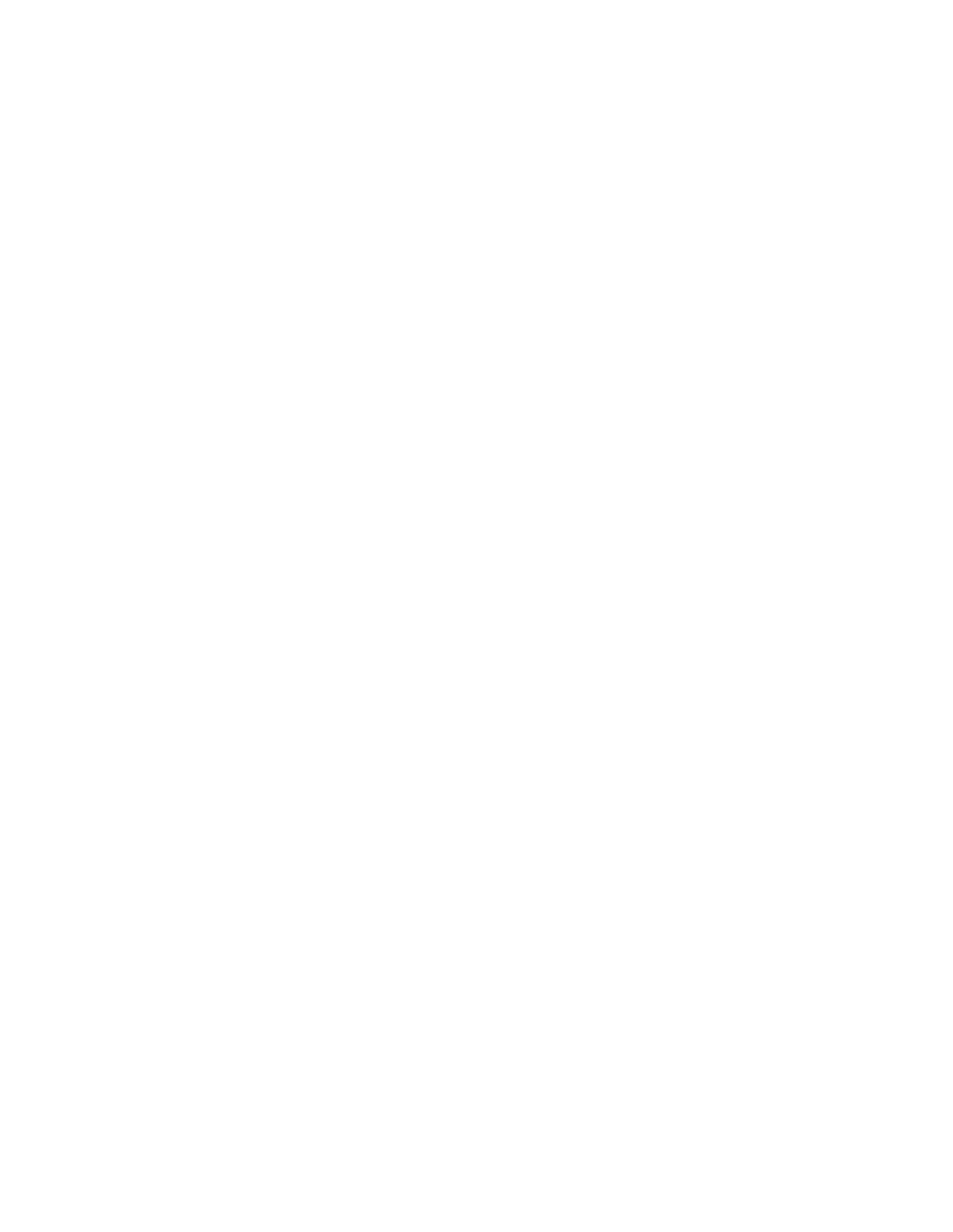## **Russian UNIT ROSTER:**

#### **9th Division: Generalmajor Udom (Average)**

Brigade: Reichel

| ັ                                     |   |                                                           |  |
|---------------------------------------|---|-----------------------------------------------------------|--|
| 21                                    | D | 1 <sup>st</sup> Battalion Riajsk Infantry Regiment        |  |
| 22                                    | D | 2 <sup>nd</sup> Battalion Riajsk Infantry Regiment        |  |
| <b>Brigade: Seliverstov</b>           |   |                                                           |  |
| 23                                    | D | <b>Battalion Nacheburg Infantry Regiment</b>              |  |
| 24                                    | D | 2 <sup>nd</sup> Battalion Nacheburg Infantry Regiment     |  |
| <b>Brigade</b>                        |   |                                                           |  |
| 25                                    | D | 1 <sup>st</sup> Battalion 10 <sup>th</sup> Jager Regiment |  |
| 26                                    | D | 2 <sup>nd</sup> Battalion 10 <sup>th</sup> Jager Regiment |  |
| Part of 17th Cavalry Brigade: Madetof |   |                                                           |  |
| 27                                    | в | Alexandria Hussar Regiment (4 squadrons)                  |  |
| 28                                    | в | Alexandria Hussar Regiment (4 squadrons)                  |  |

Artillery:

|                 | $\frac{1}{2}$ Position Battery #9 (4x12 pdrs & 2 Licornes) (3 heavy bases) |
|-----------------|----------------------------------------------------------------------------|
| $\overline{10}$ | $\frac{1}{2}$ Position Battery #9 (4x12 pdrs & 2 Licornes) (3 heavy bases) |

#### **Cavalry Corps: Generalmajor Lambert (Average) 5th Cavalry Division:**

| 15th Brigade: Berdiaief:                           |                                                  |                                   |  |  |
|----------------------------------------------------|--------------------------------------------------|-----------------------------------|--|--|
| 29                                                 |                                                  | <b>Tver Dragoon Regiment</b>      |  |  |
| 30                                                 | C                                                | <b>Starodoub Dragoon Regiment</b> |  |  |
|                                                    | Part of 17th Cavalry Brigade: Knorring (Average) |                                   |  |  |
| 31                                                 |                                                  | <b>Tartar Uhlan Regiment</b>      |  |  |
| <b>Irregular Cavalry Corps:</b> (all 3 bases each) |                                                  |                                   |  |  |
| 33                                                 | F                                                | Platov #5 Don Cossack Regiment    |  |  |
| 34                                                 | F                                                | 2nd Bashkir Regiment              |  |  |
| 35                                                 | F                                                | Barbantchikov #2 Cossack Regiment |  |  |
| 36                                                 | F                                                | Vlassov #2 Don Cossack Regiment   |  |  |
|                                                    |                                                  |                                   |  |  |
| 37                                                 | F                                                | <b>Ist Kalmuck Regiment</b>       |  |  |
| 38                                                 | F                                                | 2nd Kalmuck Regiment              |  |  |
| 39                                                 | F                                                | <b>Theodosic Tartar Regiment</b>  |  |  |
| 40                                                 | F                                                | <b>Eupatorie Tartar Regiment</b>  |  |  |
| 41                                                 | F                                                | Diatchkin Cossack Regiment        |  |  |

(Total of 30 sotnias)

## **8th Cavalry Division Generalmajor Tschapliz (Good)**

| 24th Brigade: Barkov |  |                           |  |
|----------------------|--|---------------------------|--|
| - מ                  |  | Laganrog Dragoon Regiment |  |

The Irregular Cavalry Corps is divided in to two bodies; the Kalmucks and Cossacks were attached to the Alexandria Hussars taking up position on the far left flank of the Russian line.

For general's initiatives, brigade generals without a rating listed here take as their rating that of their immediate superior officer (that is their divisional general).

Russian Line regiments may only deploy 1 base each of skirmishers. Russian Jagers may deploy an additional skirmisher base, but at a -1 to their combat die rolls.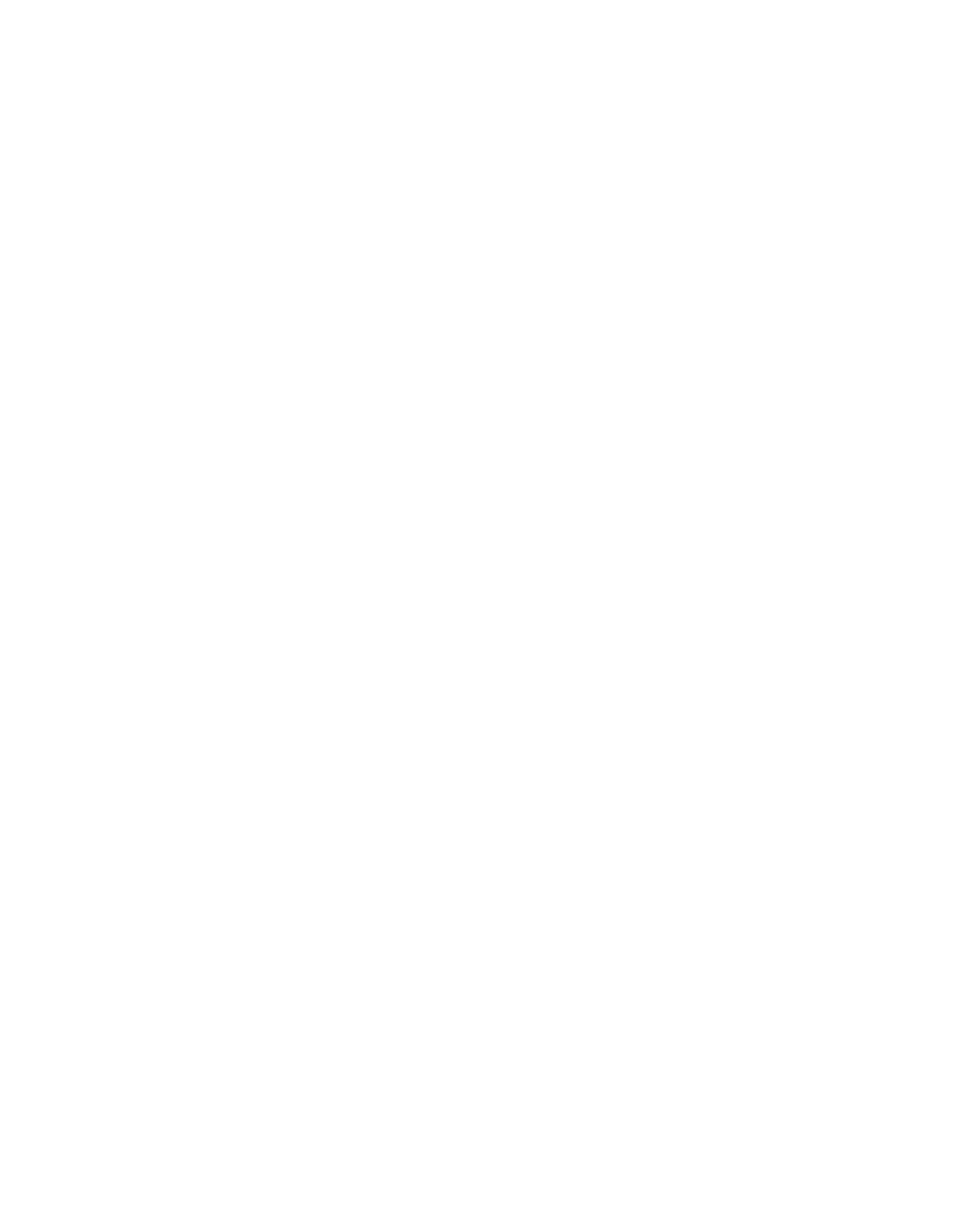# **Grand Manoeuvre: Black Powder & Blue Steel Battle Timetable/Record.**

(Each 4-minute segment corresponds to one game turn) Spaces have been left for umpires/players notes, for planned manoeuvres or to record events in the course of a battle.

| 12:00 | <b>13:00</b> |
|-------|--------------|
| 12:04 | 13:04        |
| 12:08 | 13:08        |
| 12:12 | 13:12        |
| 12:16 | 13:16        |
| 12:20 | 13:20        |
| 12:24 | 13:24        |
| 12:28 | 13:28        |
| 12:32 | 13:32        |
| 12:36 | 13:36        |
| 12:40 | 13:40        |
| 12:44 | 13:44        |
| 12:48 | 13:48        |
| 12:52 | 13:52        |
| 12:56 | 13:56        |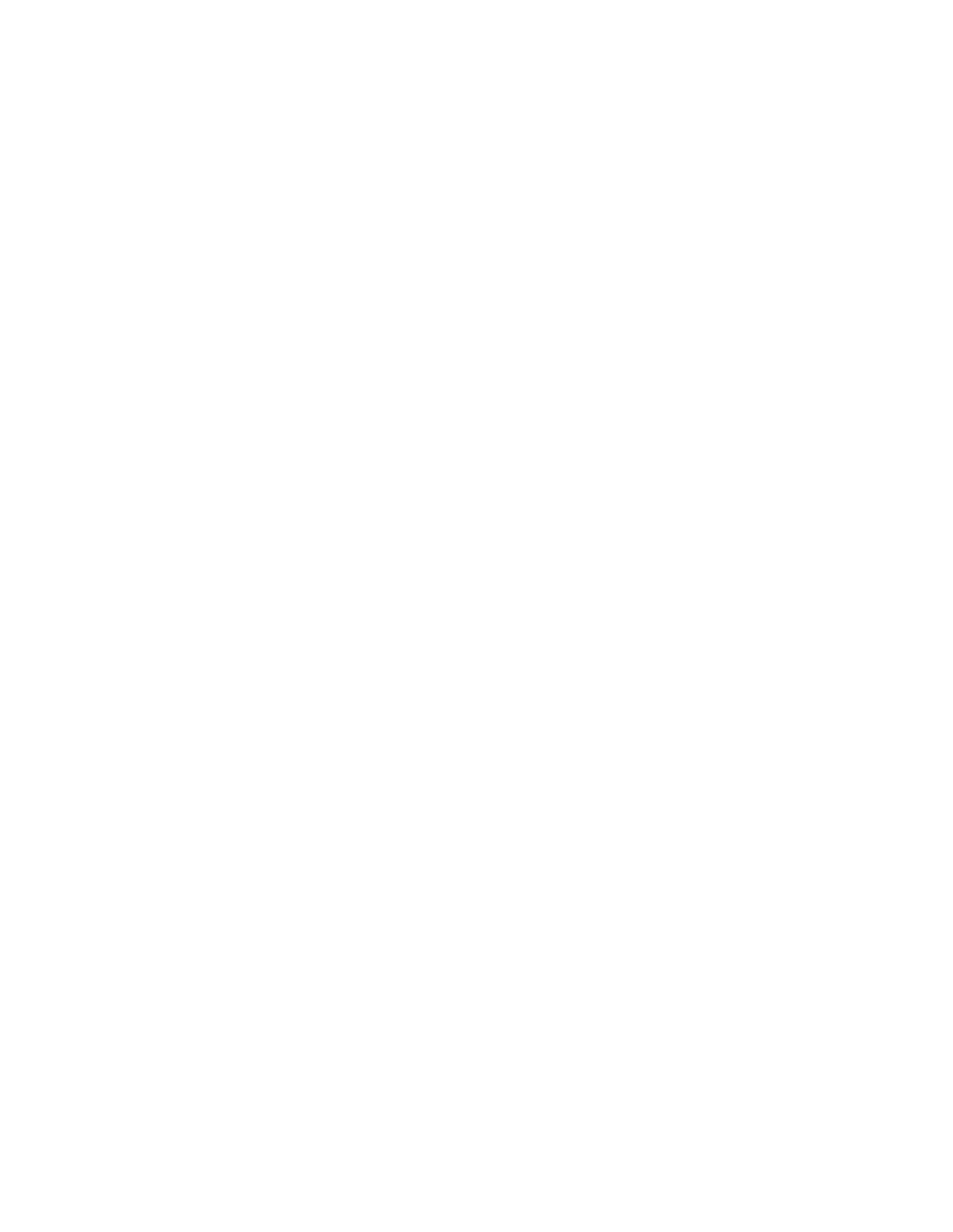# **Grand Manoeuvre: Black Powder & Blue Steel Battle Timetable/Record.**

(Each 4-minute segment corresponds to one game turn) Spaces have been left for umpires/players notes, for planned manoeuvres or to record events in the course of a battle.

| <b>14:00</b> | 15:00 |  |
|--------------|-------|--|
| 14:04        | 15:04 |  |
| 14:08        | 15:08 |  |
| 14:12        | 15:12 |  |
| 14:16        | 15:16 |  |
| 14:20        | 15:20 |  |
| 14:24        | 15:24 |  |
| 14:28        | 15:28 |  |
| 14:32        | 15:32 |  |
| 14:36        | 15:36 |  |
| 14:40        | 15:40 |  |
| 14:44        | 15:44 |  |
| 14:48        | 15:48 |  |
| 14:52        | 15:52 |  |
| 14:56        | 15:56 |  |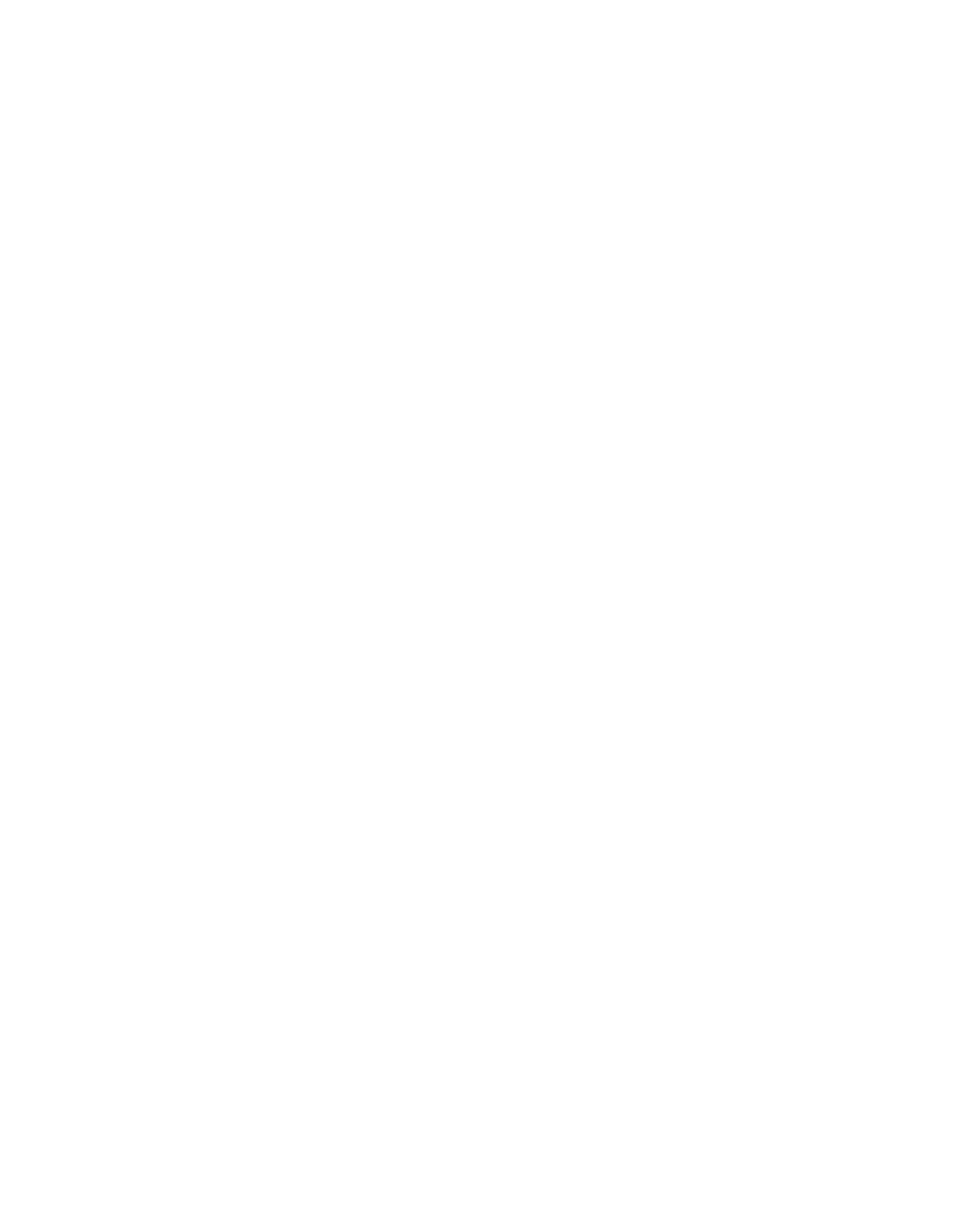# **Grand Manoeuvre: Black Powder & Blue Steel Battle Timetable/Record.**

(Each 4-minute segment corresponds to one game turn) Spaces have been left for umpires/players notes, for planned manoeuvres or to record events in the course of a battle.

| 16:00              |                                            | 17:00 | <b>Scenario Ends</b> |
|--------------------|--------------------------------------------|-------|----------------------|
| 16:04              |                                            | 17:04 |                      |
| 16:08              |                                            | 17:08 |                      |
| 16:12              |                                            | 17:12 |                      |
| 16:16              |                                            | 17:16 |                      |
| $\overline{16:20}$ |                                            | 17:20 |                      |
| 16:24              |                                            |       |                      |
| 16:28              |                                            |       |                      |
| 16:32              |                                            |       |                      |
| 16:36              | Umpire to dice for the end of the<br>game. |       |                      |
| 16:40              |                                            |       |                      |
| 16:44              |                                            |       |                      |
| 16:48              |                                            |       |                      |
| 16:52              |                                            |       |                      |
| 16:56              |                                            |       |                      |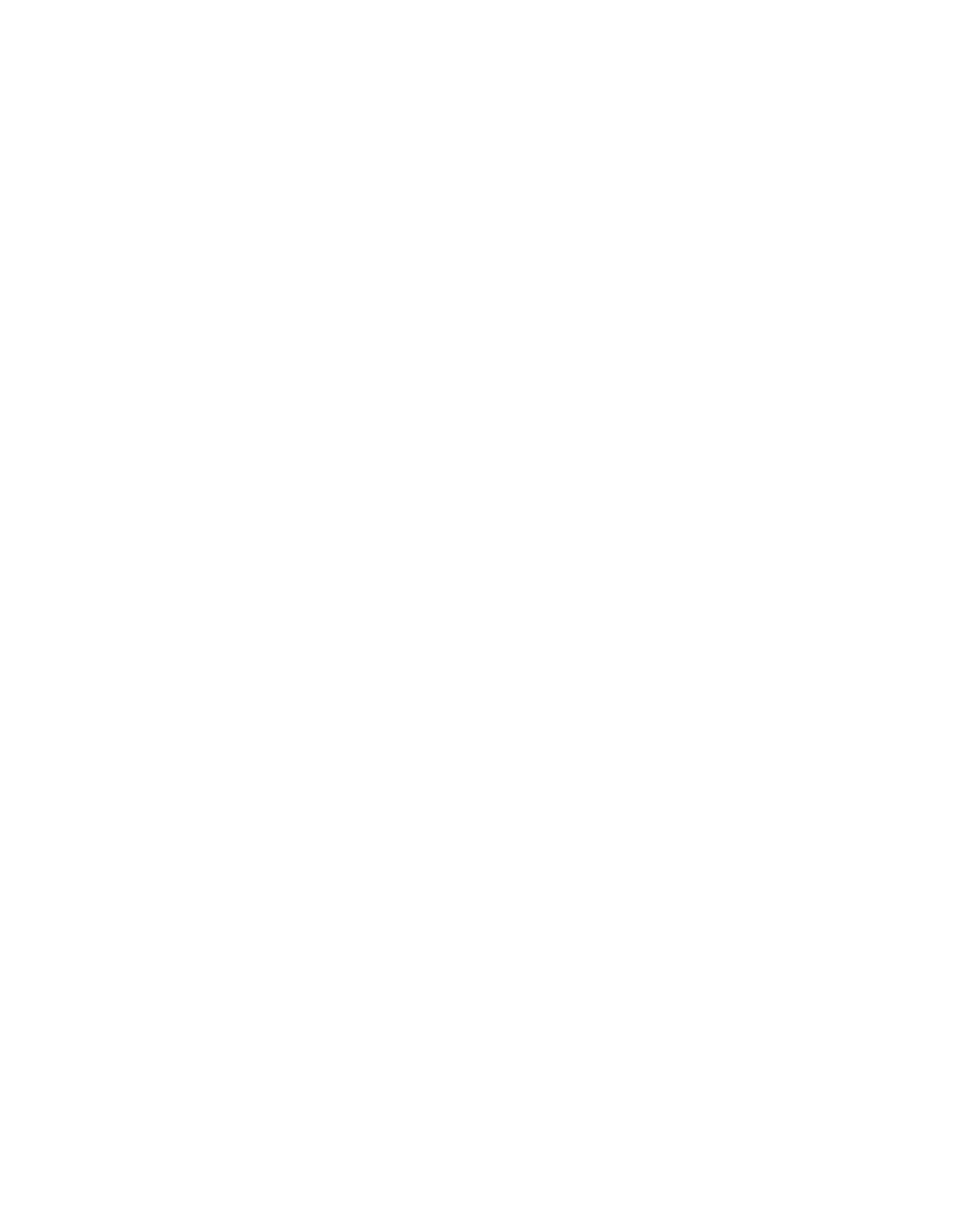# **Re-fight 12th January December 2011.**

This was our second re-fight based on the assumption that the Austrians and Saxons were able to get more troops across the river to outflank the Russians.



The main allied point of attack was to be the refused left of the Russian  $18<sup>th</sup>$  division, under the command of Prince Tchervatov. This was guarded by three half-batteries; two belonging to the 18<sup>th</sup> division and one on the immediate left which was the 15<sup>th</sup> division's artillery.

The assault of the Russian left was to be prepared by a counter-battery fire from two Austrian reserve batteries the Saxon heavy guns of Sontag and Brause and the brigade batteries belonging to Sahr and Nostitz.



The heavier allied guns caused more damage to the light Russian half-batteries, which were forced to retire at the crucial point where the allied attack was planned to take place.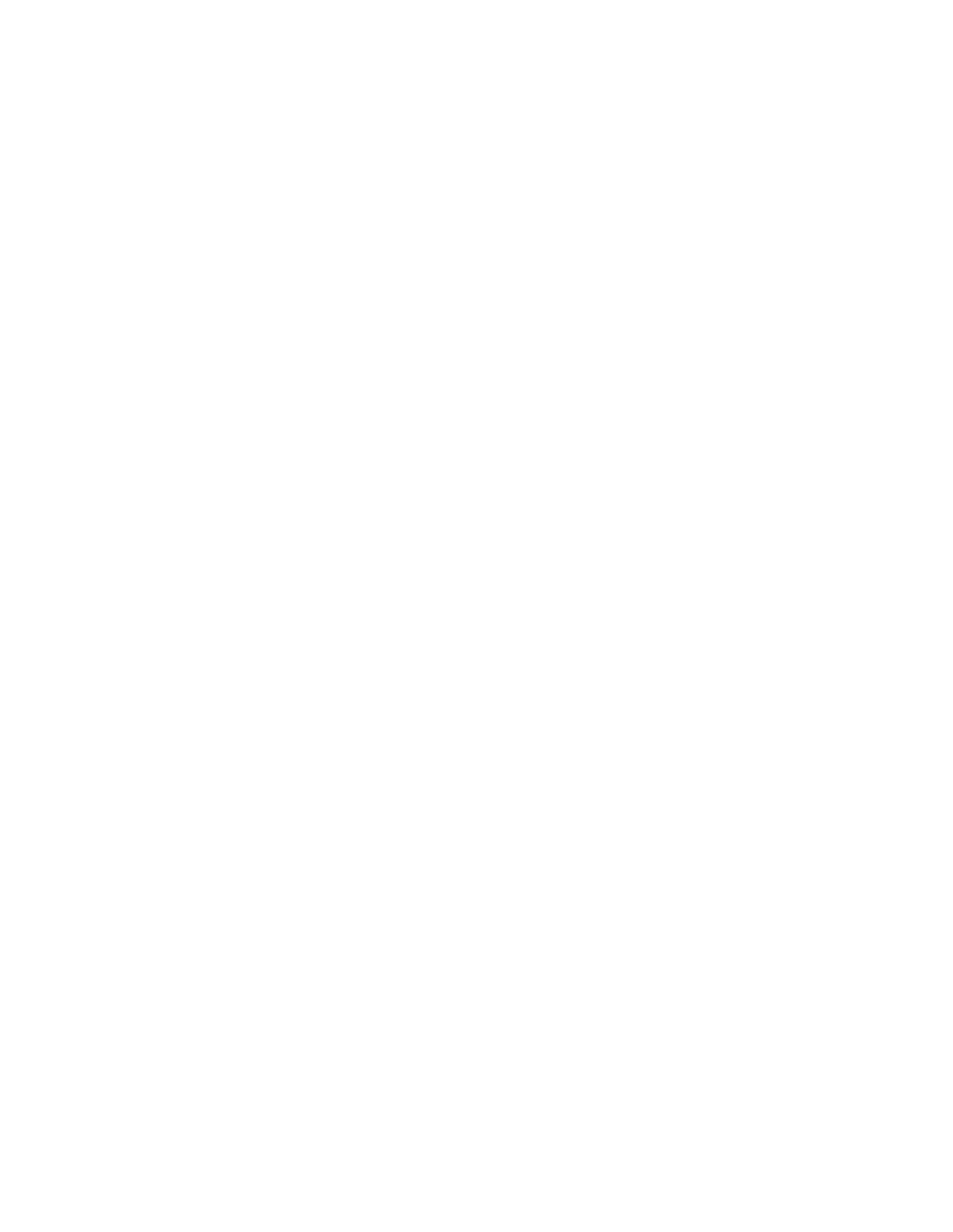# **Re-fight 12th January December 2011.**

After 20 turns of counter-battery fire the guns stopped and Lilenbug`s and Sahr`s brigades advanced in two lines, preceded by their skirmishers.



Skirmishing in the advance produced no clear advantage to either side, but with the Russian batteries neutralized, the allies were able to close on the Russian's line without any ill-effect.

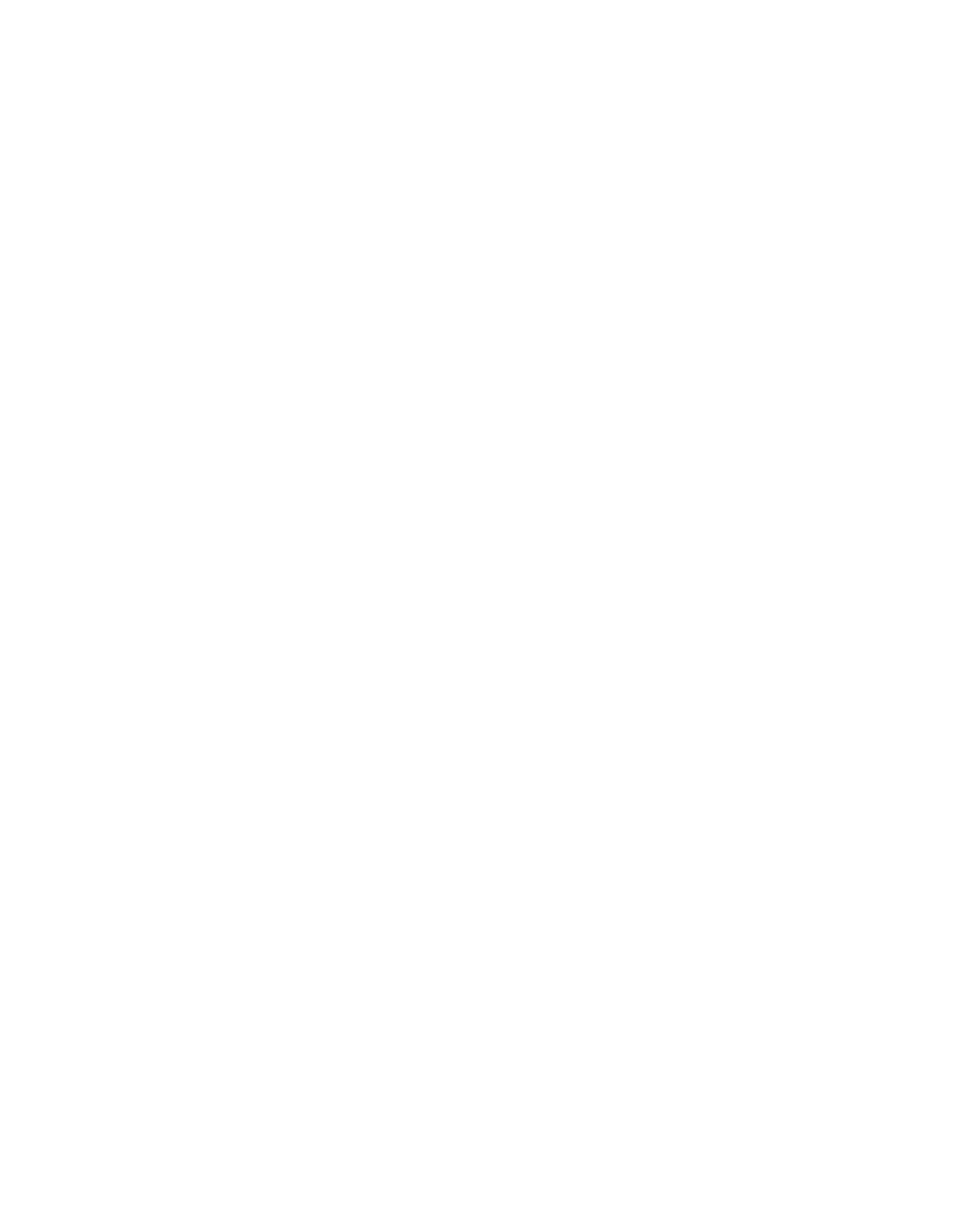# **Re-fight 12th January December 2011.**

The combats over the next few turns favoured the Saxons and Hungarians. As the orders were to vigourously engage the Russian line, inflict significant damage and then to withdraw Lilenburg retired for a while.



Seeing that Sahr had continued the fight, Lilenburg attacked again, by which time the Russian division was forced to test its morale at the start of each turn because all of its lines of battle had been broken.

Some attempt had been made by Generallieutenant Tormassov (me) to restore the situation; personally ordering Barkov`s Taganrog Dragoon Regiment to attack Sahr`s brigade.

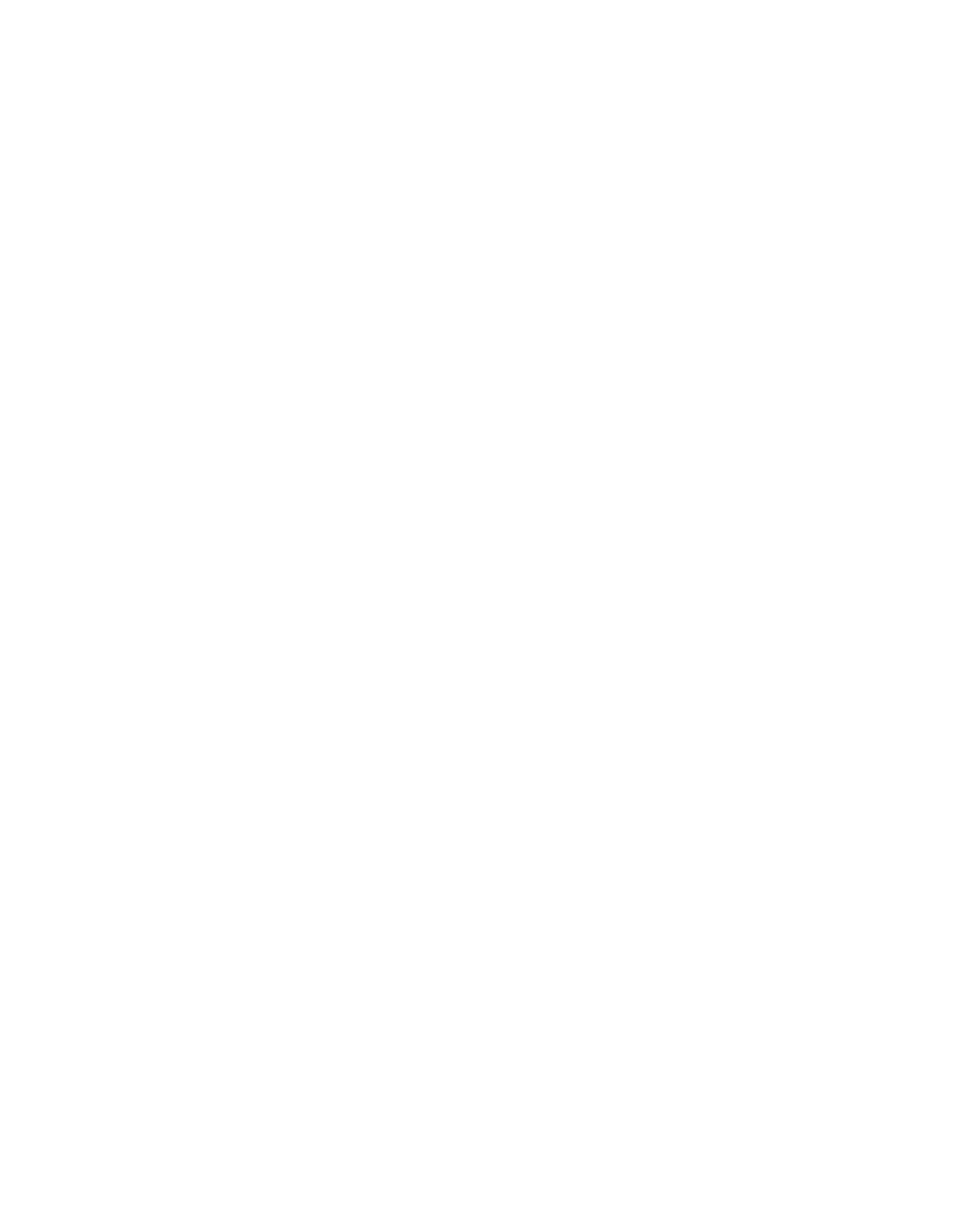# **Re-fight 12th January December 2011.**



The 18<sup>th</sup> division's morale failed and they retired.

Only the Taganrog Dragoons were holding up the allied advance. With both, Sahr`s and Lilenburg`s brigades formed in square it seemed as if the whole attack had ground to a halt!

Rallying after two turns the 18<sup>th</sup> division was ordered to form a new line, but still guarding the river crossing with a half-battery of 12 pounders and a jager battalion.

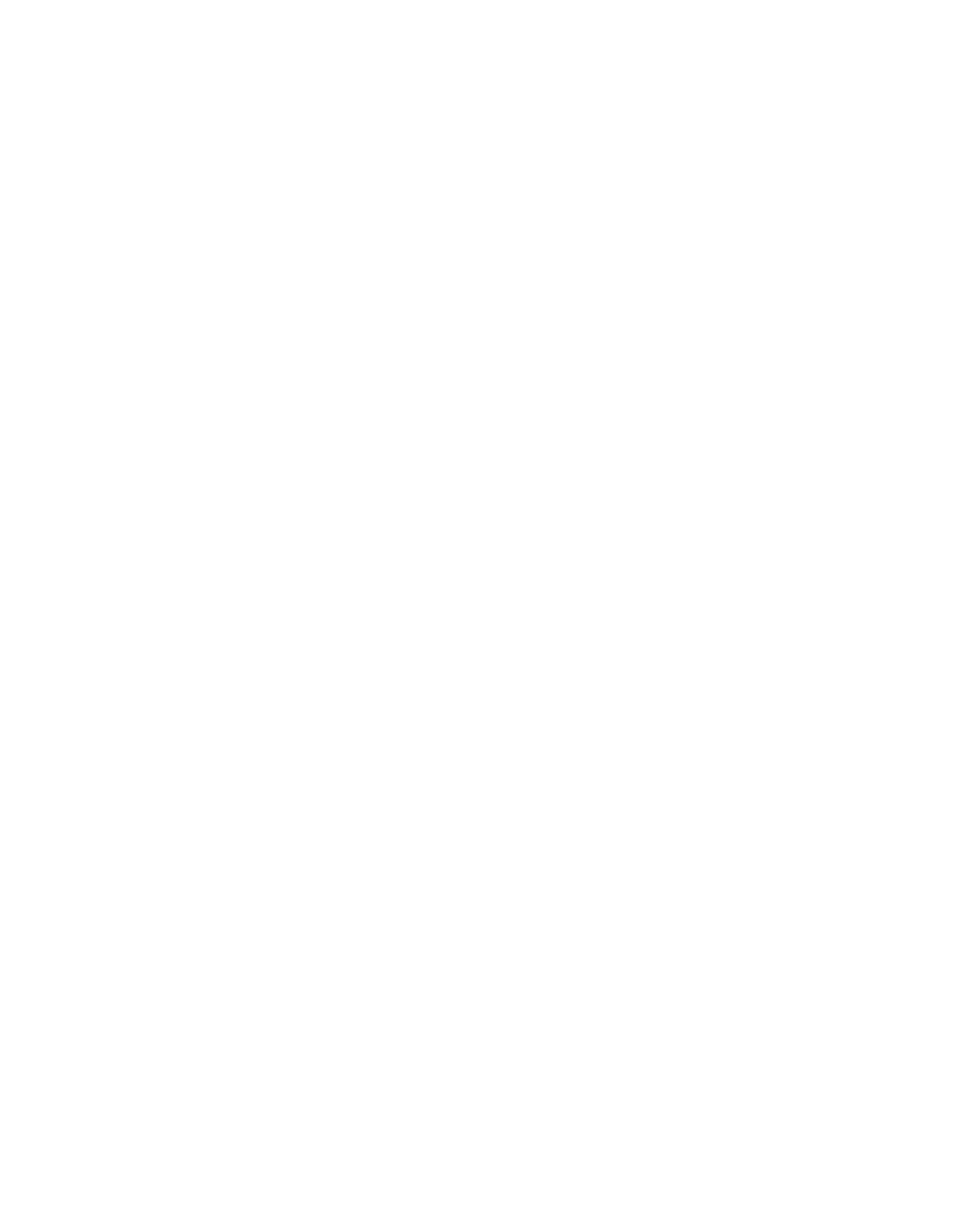# **Re-fight 12th January December 2011.**

However, Schwarzwenburg (Malcolm), then ordered Mohr`s brigade forward supported by a cavalry battery to deal with the Russian dragoons which they did.



The Russian cavalry routed through and disordered the newly reformed Russian lines. Mohr himself then ordered hi brigade to engage the Russian flank.

The infantry formed square but were disordered by the Austrian guns, as the Hesse-Homberg Hussar Regiment charged the square the infantry broke and the Hussars pursued them in disorder.

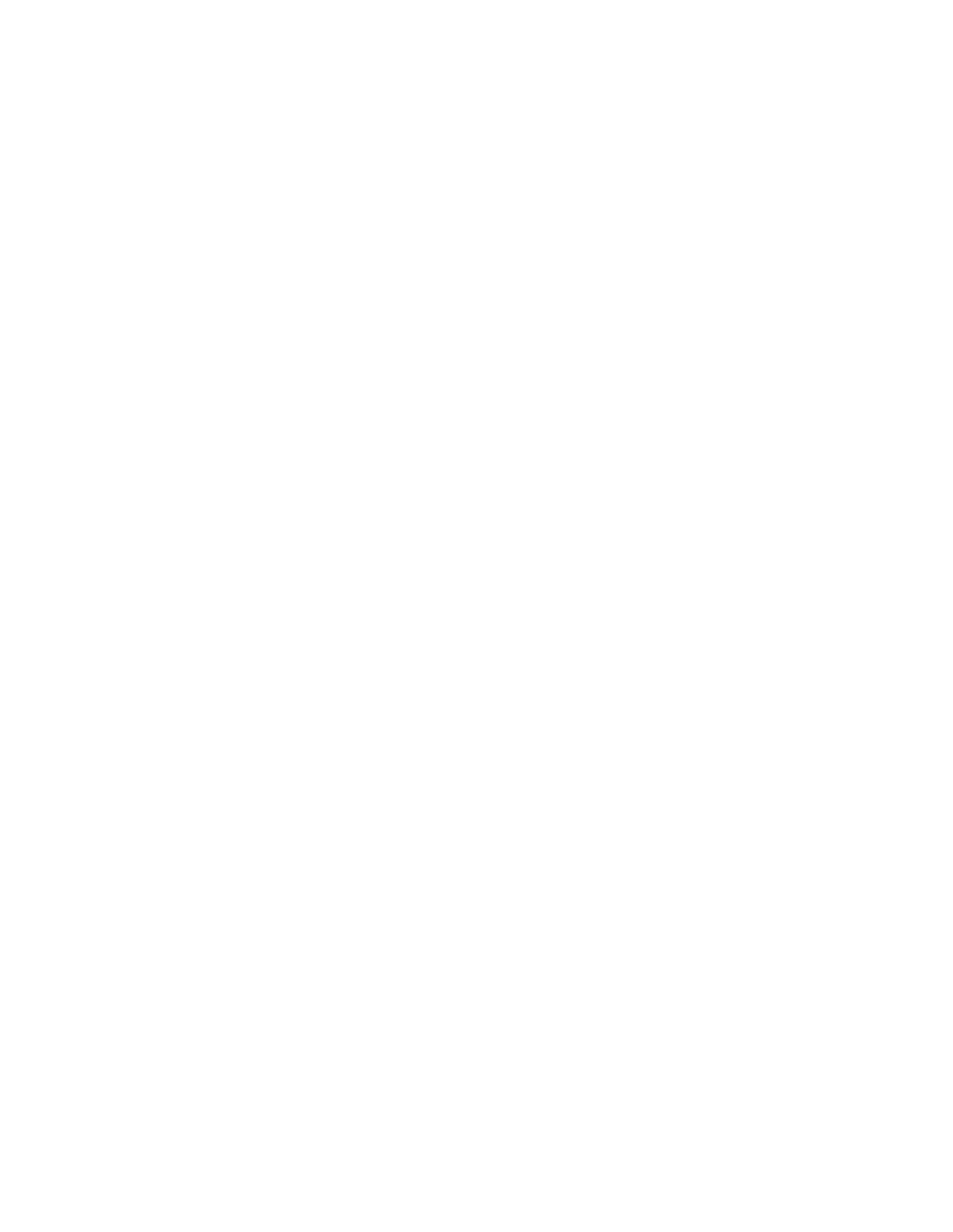# **Re-fight 12th January December 2011.**

With 40% of its units in poor morale the Russian divisional morale was tested again. It failed and retired one move.



The position had been taken, and for the next three turns the Russian division routed. In which time, the advance of Lilenburg and Sahr would be resumed but Tormassov would have ordered a withdrawal.

The result: an allied win.